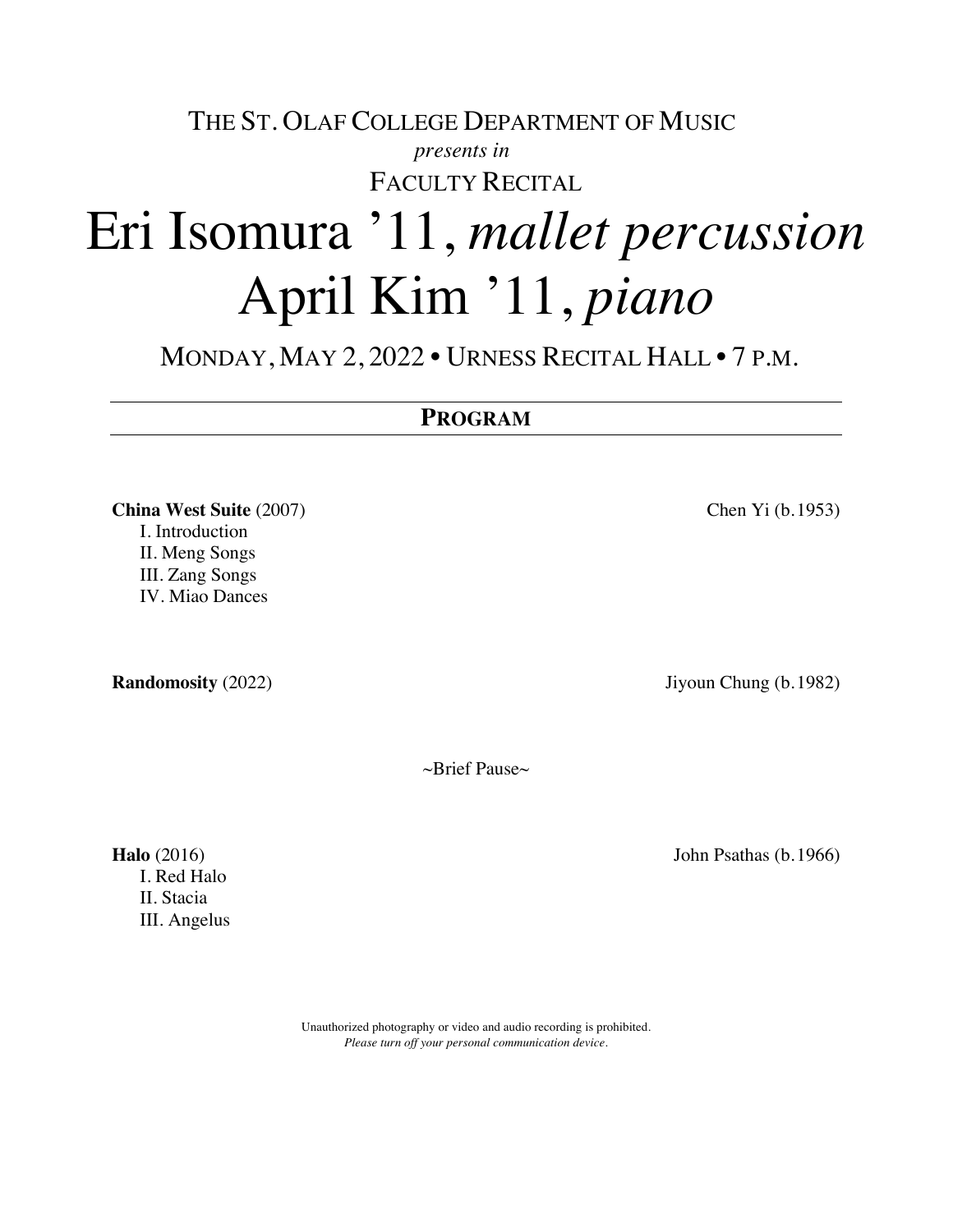## **PROGRAM NOTES**

#### **China West Suite for Marimba and Piano**

Originally commissioned by and dedicated to the Klavier-Festival Ruhr, Germany (Director Franz aver Ohnesorg) for Dennis Russell Davies and Maki Namekawa to premiere on June 4, 2007, my work *China West Suite* is written in four movements for two pianos. The authentic folk music from China West has amazed and inspired me to write this piece, which has the folk music elements drawn from the folk songs Gadameilin and Pastoral of the Meng People (Mongolian); Ashima of the Yi People; Du Mu and Amaliehuo of the Zang People (Tibetan), and Dou Duo and the Lusheng ensemble music of the Miao People. I have adapted the piece for marimba and piano after the premiere, under the request from Prof. Jefferey Meyer of Ithaca College, who is the pianist of the piano-percussion duo "Strike" (with percussionist Paul Vaillancourt) for a recording project on Luminescence Records in Chicago, and their performances in 2008.

#### **Randomosity for Piano and Marimba**

Randomosity for Piano and Marimba was written as a collaboration with 'The Art of Autism', a nonprofit organization based in California.

I was inspired by the painting 'Randomosity' by Syance Wilson, an incredibly talented artist on the autism spectrum. (https://the-art-of-autism.com/syance-wilson-the-importance-of-art-and-music/)

Syance Wilson says, "I drew a house that consisted of faces and objects with windows and doors inserted in them. I turned that sketch into an actual drawing…. I began to make more advanced versions of that drawing—which became to be known as Randomosity. I call my house drawings 'Randomosities' because I am making fun of random objects."

To make musical connection with this incredibly dynamic painting, I placed the musical materials in the order of different objects in the painting that my eyes looked through over time. Some musical gestures and passages may sound random and humorous as the original painting itself.

I hope the auditive impressions reflect the visual images and vibes of 'Randomosity', and lead the audience to a pleasant, sensuous experience.



SCAN

(link to 'Randomosity' by Syance Wilson)

#### **Halo for Percussion and Piano**

John Psathas is an award-winning composer based in New Zealand and is known to be one of the top three living Greek composers. This adaptation of *Halo* (by the composer), originally commissioned for cello and piano by Ian Graham and Agi Lehar-Graham for Katherine Austin and James Tennant, is for marimba, vibraphone, and piano, with discrete audio playback. Psathas composed this work around the difficult time of his mother's passing. For him, the reverberating hum from the playback represents the halo, as a circle on the heads of angels from 'the other side of life'. The first movement is "a still, metaphysical contemplation of life, death, and infinity". The second movement is named after his mother, Anastasia, of which the sustained sounds from the vibraphone represents her singing voice interacting with the son (himself) with the lower voice. The third movement is pure *sturm und drang*, representing the memory of the conflict between child and parent. It is a reflection of the love that shapes the strongest emotions in our closest relationships.